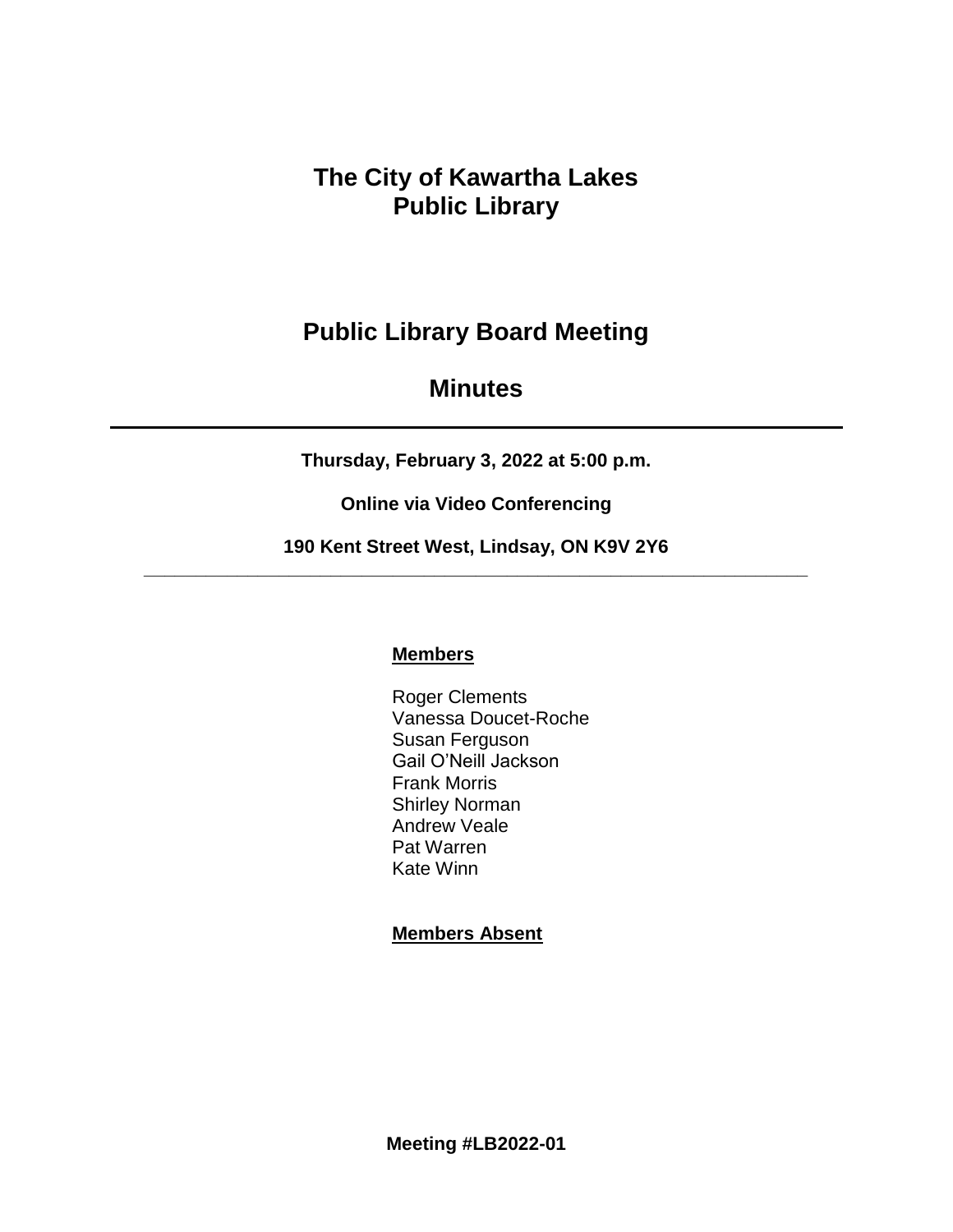# **1. Call to Order**

The Chair called the meeting to order at 5:00 p.m., with the following members present:

R. Clements, V. Doucet-Roche, S. Ferguson, G. Jackson, F. Morris, S. Norman, A. Veale, P. Warren and K. Winn

Staff present: J. Anderson / M. Junkin (Notetaker)

## **2. Chairs Remarks**

The Chair noted that the meeting was taking place via videoconferencing again and asked all Board Members to ensure that their voices were heard through this medium.

## **3. Adoption of the Agenda**

**RESOLVED THAT** the agenda for the City of Kawartha Lakes Public Library Board Meeting of 3 February, 2022 be adopted as circulated*.*

Moved by: P. Warren Seconded by: S. Norman

CARRIED

## **4. Declaration of Pecuniary Interest**

#### **NONE declared**

## **5. Deputations / Presentations**

R. Taylor (CKL CAO) gave the Board an overview of the City's ongoing Pandemic Response. He also explained plans for the City's Pandemic Recovery. The concept of "Community Service Hubs" and the library's possible role in this locations was also introduced.

S. Ferguson asked who bore the costs of the City's rapid testing centres for unvaccinated staff. R. Taylor advised that the province provided the test kits free of charge. CKL provided the building space and staff to administer the tests. Unvaccinated staff attended the Rapid Testing Center on their own time.

S. Norman inquired about different vaccination policies for various CKL departments. R. Taylor advised that these were based on provincial directives for general municipal staff as well as nursing home and paramedic staff.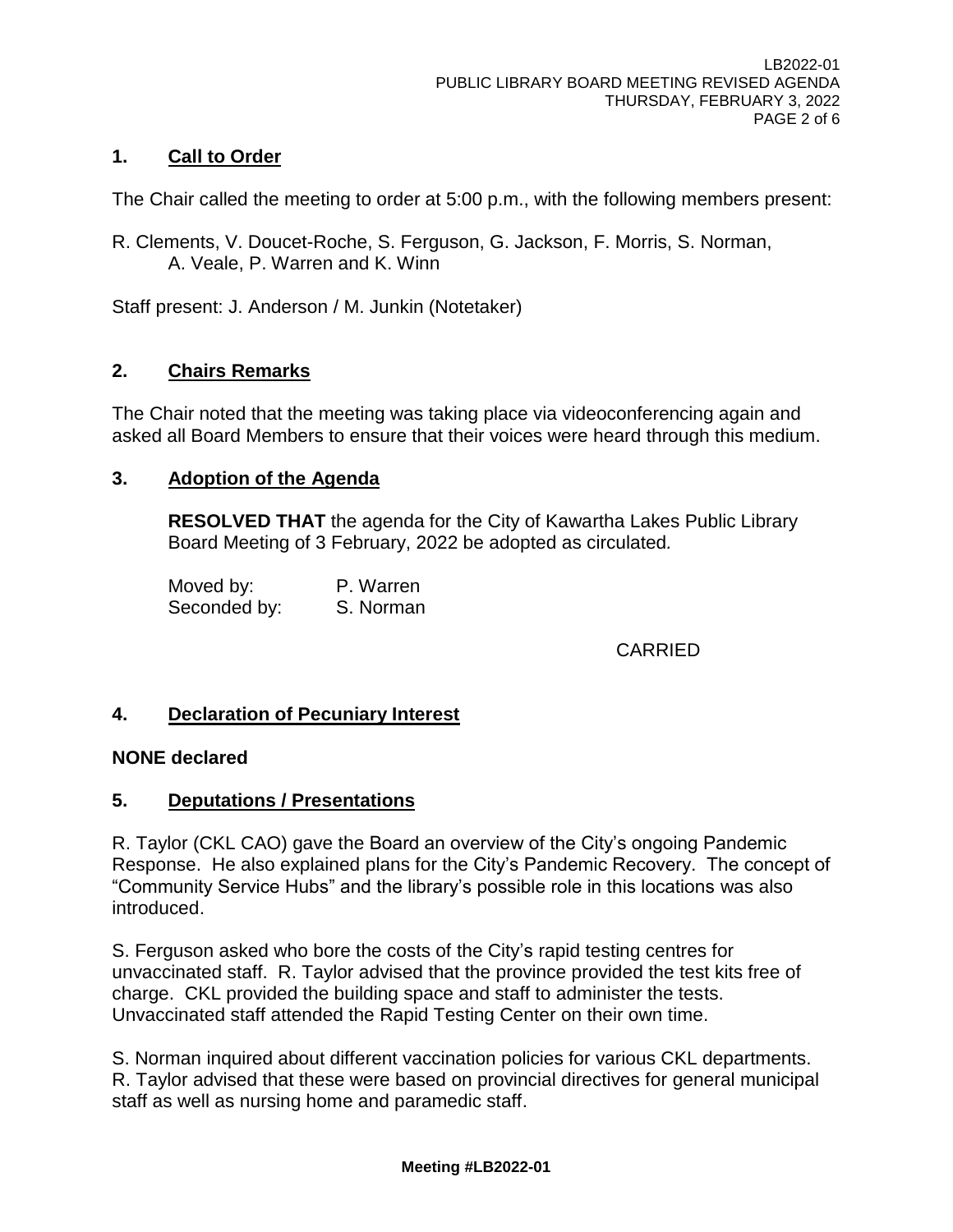P. Warren pre-circulated a presentation on Mishkodeh's efforts to establish a Centre for Indigenous Learning in Bobcaygeon. The Board agreed to submit a letter of support for Mishkodeh.

**RESOLVED THAT** Library Board provide a letter of support for the Mishkodeh Centre for Indigenous Learning.

Moved by: A. Veale Seconded by: K. Winn

**CARRIED LIB2022-03**

**Consent Agenda**

**6. Minutes**

6.1 Draft Library Board Minutes of the 2 December, 2021 Meeting

## **7. Correspondence**

## **NONE**

## **Consent Agenda End**

**RESOLVED THAT** the Consent Agenda be approved as presented*.*

Moved by: S. Norman Seconded by: F. Morris

# **CARRIED**

## **8. Reports**

## **8.1 Library Financial Statement – December 2021 – J. Anderson – Written Report**

J. Anderson advised the Board that 2021 revenues and expenditures are in-line with projections and estimates.

J. Anderson will ask that Treasurer Daynes attend the March meeting with final 2021 figures.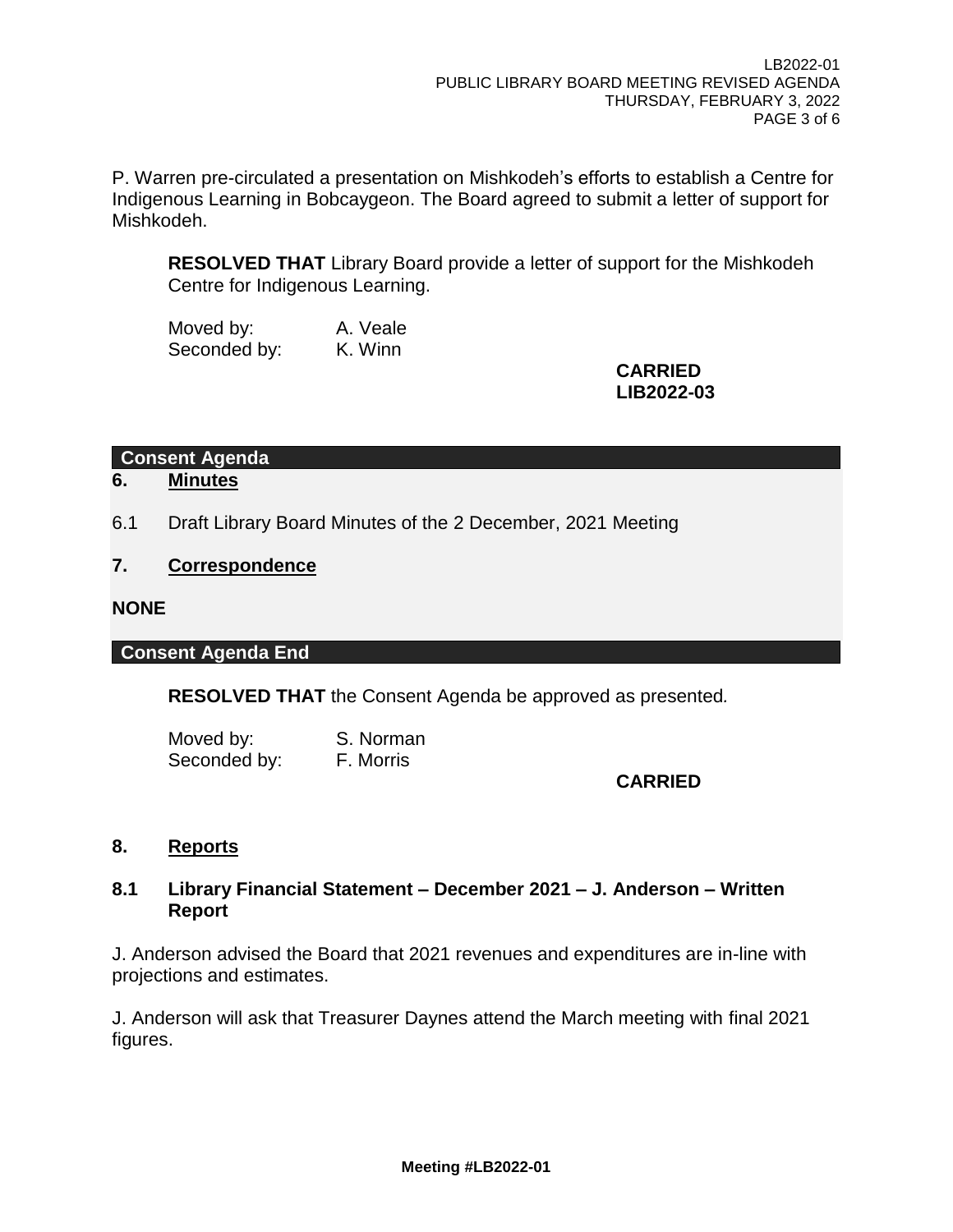# **8.2 Library CEO's Report – February 2022 - J. Anderson – Written**

J. Anderson noted that the security service at the Lindsay branch is part of a pilot program that will be reviewed at the end of March 2022.

## **8.3 Performance Indicators – Annual 2021 - J. Anderson – Written**

F. Morris inquired about the increase in circulation at Dalton branch by 32%. J. Anderson noted that a different staff member has been in place at this branch for the past year. They have taken a more outgoing approach than previous staff to connect patrons with library material.

F. Morris inquired about the Service Ontario statistics. J. Anderson noted that there was a period of time when the library received a grant in order to offer free printing of provincial documents. While the grant is no longer in place, some senior staff continue to note when they provide free photocopying and printing under this line. J. Anderson will instruct staff to remove this line from record keeping going forward.

G. Jackson complimented staff on the creation of YouTube videos. S. Norman added that these are excellent marketing tools for the library.

# **9. New Business**

# **9.1 Bobcaygeon Update – J. Anderson – Verbal Report**

J. Anderson informed the Board that MVW Construction was awarded the contract and work has begun on renovating the new location.

P. Warren asked if the July 2022 completion date listed in the bid was still feasible and if there was a clause in the contract that would impose penalties if work was not complete by that time. J. Anderson stated that there is such a clause and that the library expects to move in by fall 2022.

S. Ferguson noted that the library has received letters bemoaning the move from the current Bobcaygeon branch location. S. Ferguson praised the Library CEO's positive approach in responding to these criticisms.

## **9.2 Board Self Evaluation – S. Norman/V. Doucet-Roche/K. Winn – Written Report**

S. Norman noted that there were between two to five responses on each question that were more negative than what was anticipated.

It was agreed that there will be time in the March meeting to further delve into the evaluation responses and decide on the best route to address findings.

#### **Meeting #LB2022-01**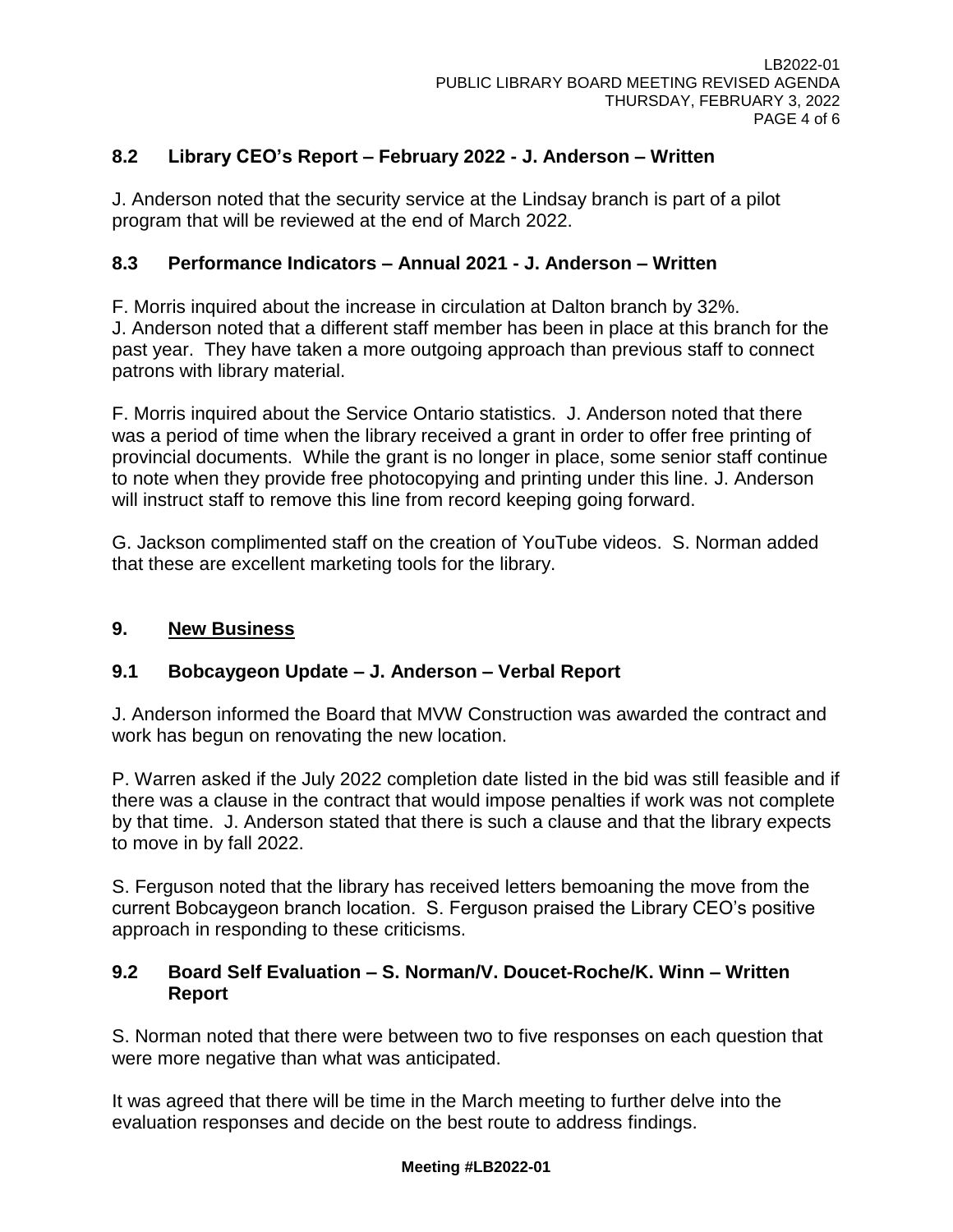#### **9.3 Draft 2022 CEO Work Plan – J. Anderson – Written Report LIBR2022-01**

**Resolved That** the Kawartha Lakes Public Library Board accepts the **2022 CEO Work Plan** as presented.

Moved by: G. Jackson Seconded by: R. Clement

#### **CARRIED LIB2022-01**

#### Discussion:

S. Ferguson noted that a Performance Review of the CEO 2021 Work Plan needs to be undertaken. It was proposed to select a committee at the March 2022 meeting that will conduct this review.

#### **10. Policy Review**

## **10.1 Privacy Policy – J. Anderson – Written Report LIBR2022-02**

**Resolved That** the Kawartha Lakes Public Library Board accepts the *Privacy Policy* as amended.

Moved by: P. Warren Seconded by: R. Clement

#### **CARRIED LIB2022-02**

Discussion:

F. Morris inquired why the age delineation in clause 6.1.1 was 16 years and not 18 years. J. Anderson replied that it is library practice to list an account as "Adult" for those patrons 16 years of age and older. J. Anderson will ensure that "Children" accounts are listed as "under the age of 16".

F. Morris inquired as to the frequency of purging information from patron's accounts as well as the removal of inactive patron accounts. J. Anderson will have the Technical Services Specialist inquire with other library systems to ascertain a standard period for retention. M. Junkin noted that the information within patron records was removed by staff as soon as it was no longer relevant. It was also clarified that all patron information is solely retained in the integrated library system – no paper records are kept.

## **10.2 Trustee Description – Information**

Tabled.